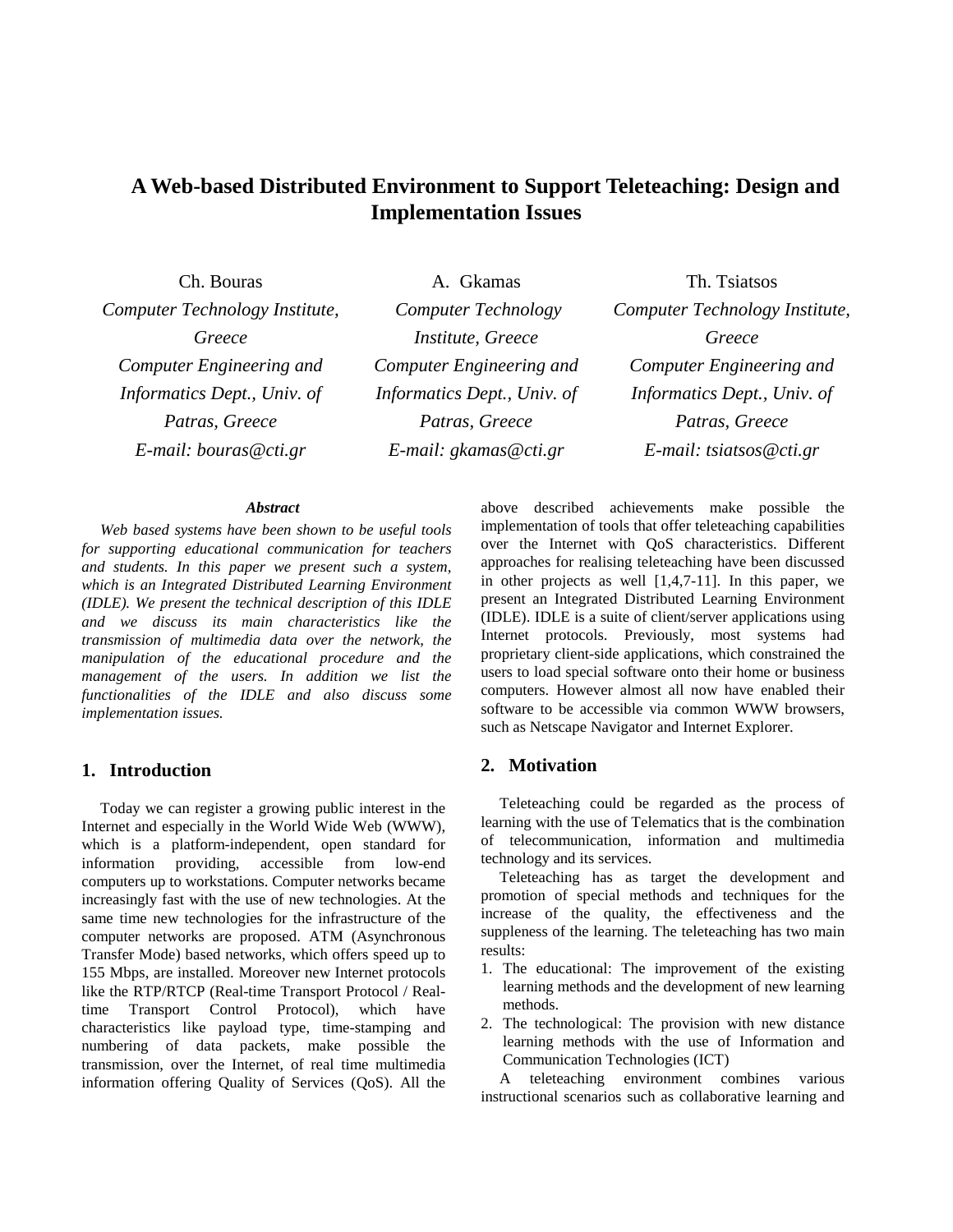education with or without the live presentation of the Professor.

The Integrated Distributed Learning Environments provide a common environment for the implementation of all the above scenarios and the way to success in specific educational targets such as:

- The renewal of the pedagogical methods and environments in the Educational Institutes
- The incentives for the diffusion of information among the Educational Institutes in the World
- The encouragement for the collaboration
- The motivation of the trainees with the use of effective and modern equipment for the lesson
- The effective transmission and distribution of the instructional material to the trainees

The IDLEs primarily based on a collaborative instructional scenario (paradigm) rather than the selfinstructional model of multimedia authoring systems, so they make extensive use of the existing asynchronous and synchronous collaborative tools.

# **3. IDLE description**

In order to achieve the above goals our proposal is based on the following concepts:

- An integrated communication environment that covers the communicational needs of a group of participants
- A client-server model. We propose a model that multiple participant clients connect with a server, in such a manner to gain QoS in the multimedia transmission and to implement ODL activities
- An open platform architecture in order to support different operating platforms
- International accepted standards. We use widely accepted network protocols for the interaction between the clients and the server
- Access through web pages
- Object oriented design and implementation
- Modular design, in order to achieve the goal of easy extension

### **3.1. The proposed model**

The proposed IDLE is based on the concept of the Session. One session is composed from the Participants of the session and the information that the session contains. The participant who creates a session has full permissions on that session and manages that session. We call this participant, Leader participant. The other participants (the participants except the leader participant) have the permissions that the leader participant has given to them. The information, which a session can contain, includes data file (in many different MIME types), hyperlinks, notes and lessons. Lesson could be either synchronous or asynchronous.

The Figure 1 displays the general client – server architecture of the IDLE.





The IDLE server consists of the WWW server, the Teleteaching server, the Media Server and the Database of the system. Through the WWW server the clients access the capabilities of the IDLE server. The teleteaching server is responsible for the management of the educational process and it synchronises the interaction among the participants during a synchronous lesson. The media server is responsible for the transmission of the video and the audio over the network. In addition the media server cooperates with the clients in order to achieve QoS. The IDLE server is using one database schema to store and manage information about the different session and the users of the system.

The participant client consists of a Java enable web browser. If the participant wants to receive video and audio information must have installed to his computer the Real Player [12] application. If the participant wants to transmit video and audio information must have installed to his computer the Real Encoder [12] application. The advantage of web browsers, as the interface for distributed learning environments, is that they are popular, easy to use, and require no additional proprietary software on a user's computer. Moreover, they provide access from different computer platforms like Windows, Mac and UNIX.

The clients and the server communicate over an IP network such as Internet. The [Figure 2](#page-2-0) displays the protocols stack of the IDLE.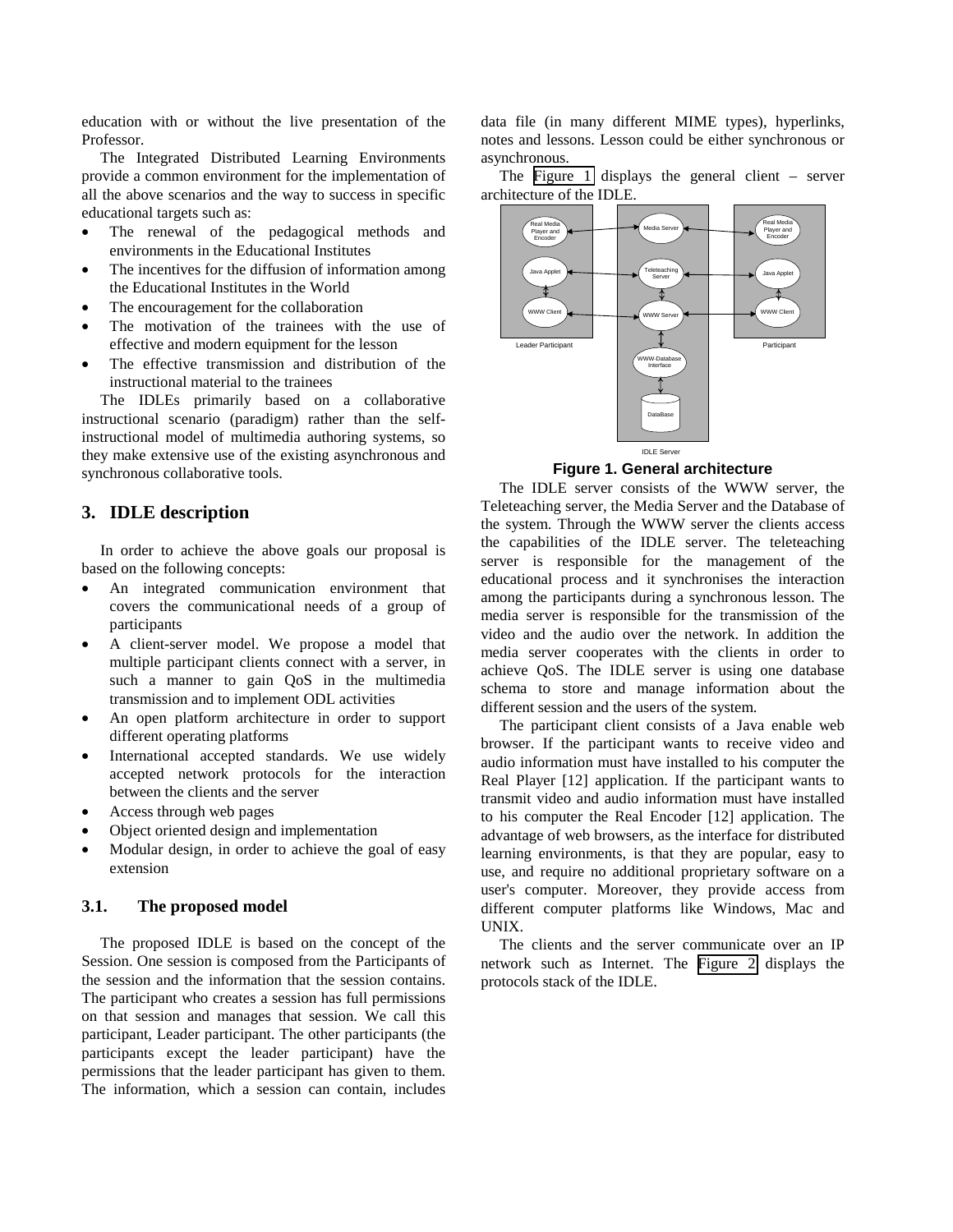<span id="page-2-0"></span>

**Figure 2. Protocols Stack** 

### **3.2. The role of media server**

The media server is responsible for the transmission of the multimedia data over an IP network. As we already stated, the IDLE offers two kinds of lecture: The synchronous lecture and the asynchronous lecture. These two kinds of lecture need different handling for the transmission of their multimedia data, because of their different characteristics.

**3.2.1. Transmission of multimedia data during an asynchronous lecture.** The transmission of multimedia data over the network during an asynchronous lecture is controlled by the RTSP (Real Time Streaming Protocol). RTSP is a client-server multimedia presentation control protocol, designed to address the needs for efficient delivery of streamed multimedia over IP networks. The RTSP specification contains a section on the use of RTP with RTSP. RTP is a transport protocol for the delivery of real-time data, including streaming audio and video. RTCP is a part of RTP and helps with lip synchronization and QoS management, among others. With the combination of the RTSP, RTP and RTCP we can implement a QoS scheme for our application. The client is adaptive and could change the buffering time and the capacity of its buffer accordingly the condition of the network and the bandwidth requirements of the multimedia stream.

With this approach for any participant who want to attend an asynchronous lecture a different "tunnel" of RTP packets is create between the server and the participant's computer. As result the participant can attend the asynchronous lecture with his own pace an asynchronous lecture.

**3.2.2 Transmission of multimedia data during a synchronous lecture.** The transmission of the multimedia data during a synchronous lecture is based on the technique of IP multicasting. IP multicast-based routing facilitates distributed applications to achieve time-critical, "real-time" communications over wide area IP networks,

through a lightweight, highly threaded model of communication. The IP multicast routers take the responsibility of distributing and replicating the multicast data stream to their destinations as opposed to individual IP hosts. The IP multicasting topology of IP multicast routers is designed in such a manner that it facilitates "efficient" distribution of packets without congesting any node inappropriately. With this approach, we deal with the quality of the services and the network traffic with the best manner.

On a synchronous lecture all the participants attend the lecture on the same time and the use o IP multicasting reduce the network traffic.

### **3.3. The role of the teleteaching server**

The teleteaching server cooperates with the web server and manages the live educational procedure.

The teleteaching server consists of four (4) modules: the session control module, the whiteboard module, the chat and the synchronous lesson control module. Each module operates independent, and it is responsible for one particular part of the educational process. Each part of the teleteaching server communicates with the corresponding Java applets of the participants clients, in order to accomplish the educational process. With the abovedescribed design we achieve the goals of modular design, easy maintenance and easy extension of the teletraining server.

In order to achieve fairness, the teleteaching server uses a time-stamping mechanism for the management of the permission requests.

**3.3.1. Management of permission request during a synchronous lesson**. The leader participant manages the lesson, during the synchronous lesson. When a participant wants to speak, he must ask permission from the leader participant. When a participant ask for permission his name, the time when he ask the permission (as convention all times are compute based on the teleteaching server time) and the reason for which he ask permission, are recorded. The information about each permission request is displayed to the leader participant client in one list, in which the permission requests are sorted by the permission request time. The leader participant has the ability either to give permission to the participant who first ask for it, or to give the permission to the participant that has the most important reason.

# **3.4. The role of WWW server, the database and the interface between them.**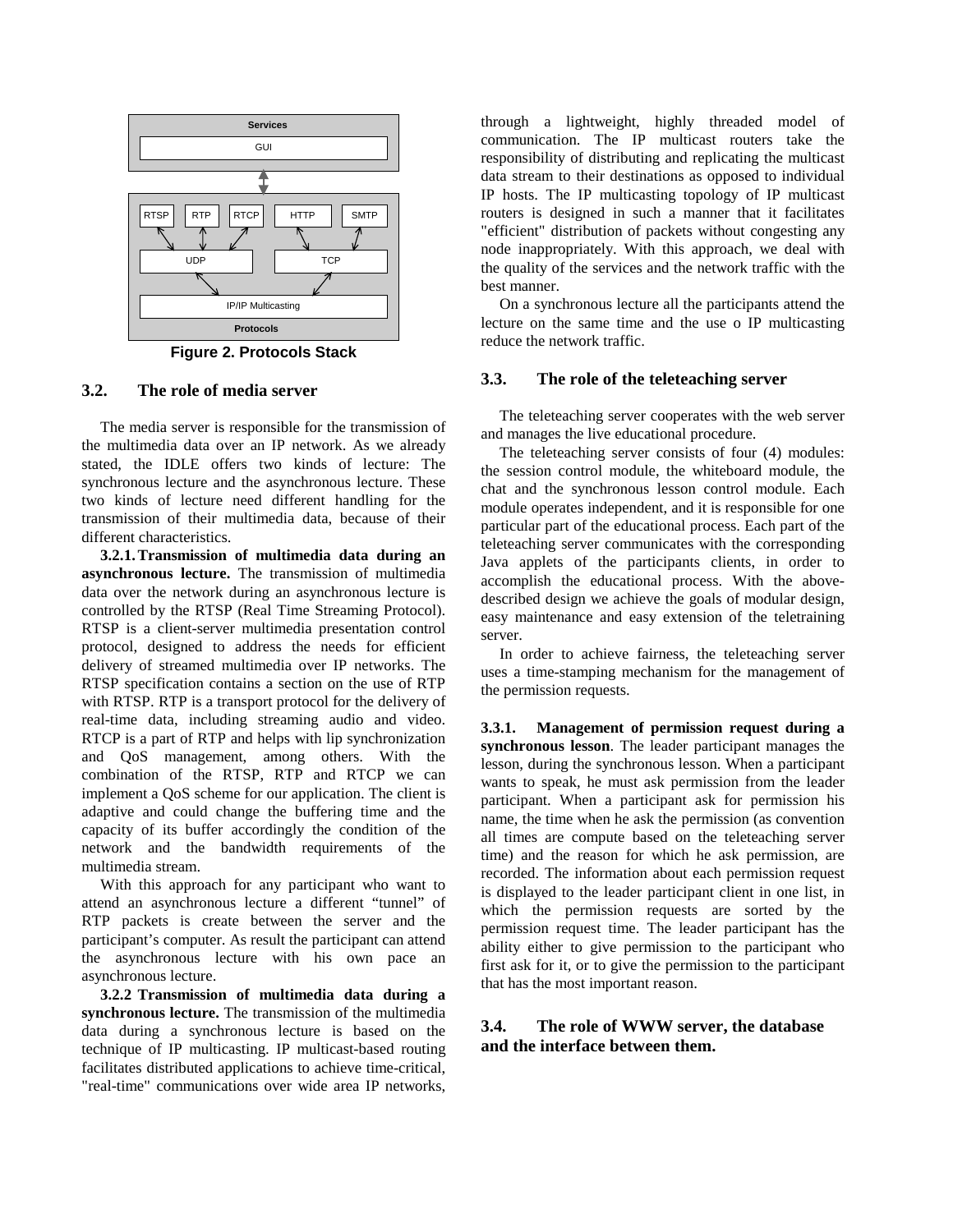The Graphical Users Interface (GUI) of the IDLE consists of HTML pages and Java applets that are stored to the WWW server. This GUI of the IDLE enables the participants to use all the functionalities (see paragraph 4) of the IDLE. In addition the WWW server provides the authentication control mechanisms.

The database is responsible to store and manage the information of the IDLE. Generally the database stores information about the management of the educational procedure such as participants' authorities, session and lesson management.

The interface between the WWW server and the database is responsible for the interaction between them. In other words this interface is the layer that implements the linchpin between the GUI (WWW server) and the information pool (Database). This interface follows open technologies in order to achieve interoperability.

# **4. Functionalities**

Due to the various kinds of communication in a classic situation of learning or collaboration, different mechanisms must be established for sufficing the needs of a educational community over the Internet by our proposal. Our proposal will attempt to broad the horizons for learning and collaboration. Thereby, optimized integration with simple operation mechanisms is an essential necessity. In order to create a complete communicational system, able to satisfy the needs of an educational network, our proposal is designed as a simulation of a real situation.

As it has been already stated, our proposal follows the client - server architecture and has two environments, the server environment and the participant client environment. In the following sections we describe separately the functionalities of each environment.

### **4.1. Functionalities of the server environment**

The server acts like a meeting point for the participants. The server is saddled with the functions of management of educational material, session creation, session announcement, and session registration and authentication control. Through the server, participants can be informed about the several sessions, register to one session, join one session or create their sessions. The functionalities proposed for the server are: Management of educational material, Session creation, Bulletin board for session's announcement, Session registration and Authentication control for a session

# **4.2. Functionalities of the participant client environment**

Students and teachers access the capabilities of the educational network through the participant client. All the participants use the same client environment. The difference between the leader participant and the other participants is that in the leader participant client the session management module is active. We follow the above mentioned approach because a simple participant, in one session, can be leader participant in one other session and the reverse. The participant environment is displayed in Figure 3.



**Figure 3. The GUI of the Leader Participant** 

For the participant client we propose the following functionalities: Video/Audio conferencing, Whiteboard, Chat, Ability for bi-directional and multi-directional independent communication, File exchange, E-mail, Asynchronous learning, Session management, Automated transmission of the material for the asynchronous lessons The last two capabilities are active only in the leader participant client.

### **5. Implementation issues**

In this section, we present some implementation issues, including the technical design and the programming languages that are used.

As already we have stated our proposal is accessed through a Java enabled web browsers. The user interface of the IDLE consists of web pages. For the development of the web pages was used HTML 3.2. Many of the functionalities of the IDLE (the session management, the discussion lists, etc.) was developed with CGI programming and more particularly with the use o Perl 5.0 language. Perl is one programming language, which is very popular for CGI programming. Moreover Perl is one programming language available in many platforms including Unix based machines and Windows NT. We choose Perl for CGI programming because is a wide used language for this scope, it supports many operating platforms and we are familiar with it. The web server that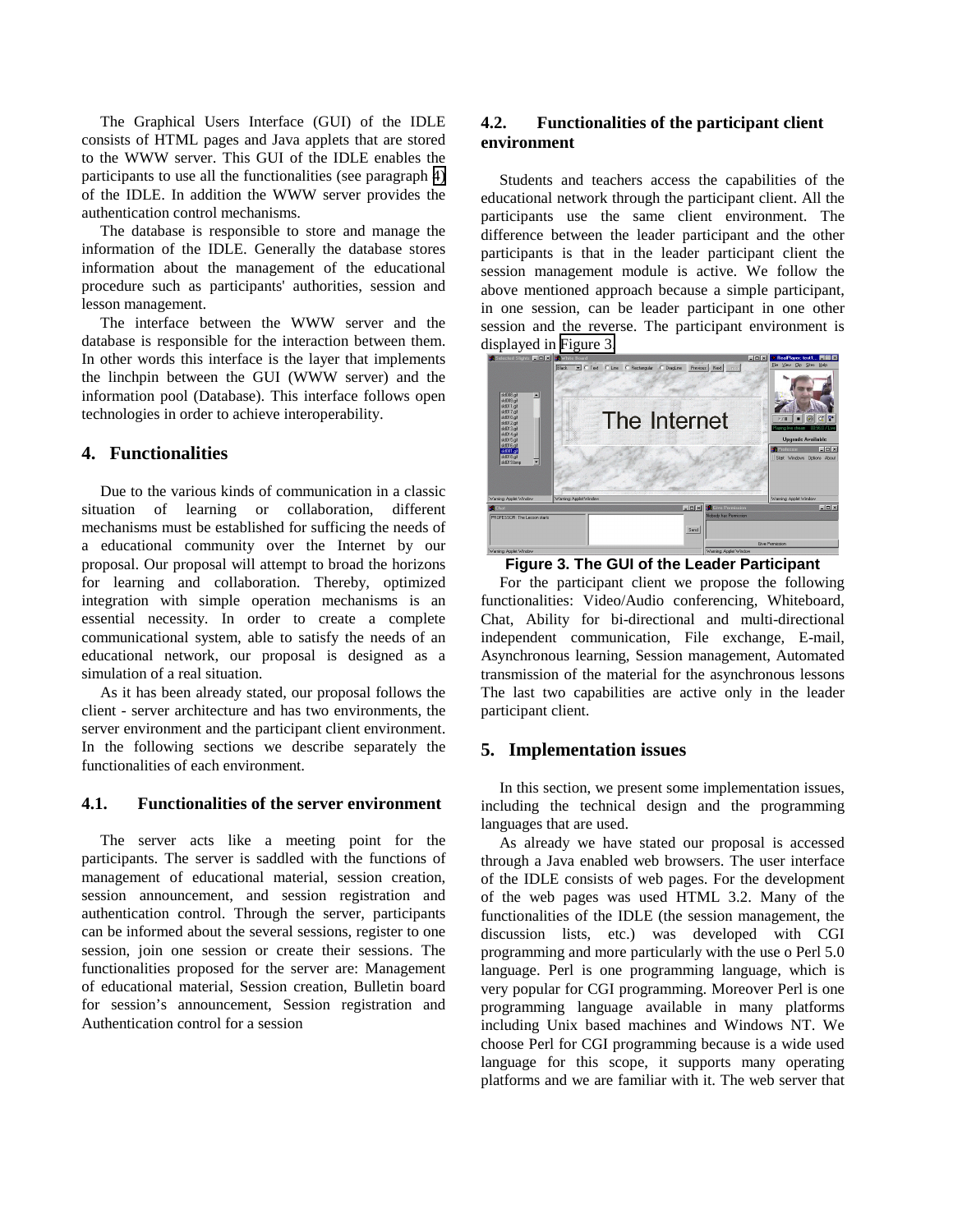we use, is the Apache web server. The Apache web server is one of the most popular web servers, which offers increased reliability, flexibility and security.

For the implementation of the teleteaching server we use Java. The teleteaching server, as a servelet, cooperates with the web server and manages the live educational procedure. Each part of the teleteaching server communicates with the corresponding Java applets of the participants clients, in order to accomplish the educational process. The communication between the teleteaching server and the Java applets of the participants' clients is based on the TCP sockets network communication model. For security reason the teleteaching server and the web server, with whom the teleteaching server cooperates, must be installed to the same physical computer. For the implementation of the time stamping mechanism we use the Synchronized Method Modifier of Java programming language. With the use of Synchronized Method Modifier we ensure that only one permission request will be handled by the server each time and that no one permission request will have the same id with another. In other words we implement the code, which handle the permission requests as critical region of code.

For the transmission of the video we use the Real Media platform [12]. The server consists of the Real Media Server and the client from the Real Player. We configure the Real Media Server and the Real Player for each lecture as we describe in the paragraph 3.2.

The database that we use is Oracle Server 8 [13]. The technologies that are used for the interaction between the WWW server and the database are the DBI and the JBDC.

### **6. Usage scenarios**

Our proposal is well suited for the communication needs of an educational community for various situations. In this section we describe scenarios of use, of our proposal, for synchronous and asynchronous learning and collaborative work for a project.

In the scenario of sychronous learning we have a teacher and his students who want to communicate through distance learning. Before the lecture the teacher has to create a session through the session creation capability and become the leader participant for that session. The new session and information for it (like theme, teacher, day and time) is announced in the bulletin board of the server. The students can register to the session through the register procedure of the server, and the register procedure gives them a login and a password for joining the session. After the registration procedure, students become participants of the session. The arranged day and time of the lecture, the teacher and the students join the session through the authentication control. With

the authentication control the server recognizes the leader participant, in this case the teacher. The teacher as the leader participant can determine, through the session management, the authorities of each student. The teacher can make his lecture with the video/audio applications and can use the whiteboard which simulates the blackboard of a traditional classroom. The teacher may project educational material in the whiteboard, seen by all the students and annotate this material during his lecture. The other functionalities of the client can help the learning process. Apart from a teacher's lecture, students can access the educational material on their own without the need of teachers being present (asynchronous learning scenario).

In the scenario of asynchronous learning the leader participant is the teacher and the other participants are his students who want to attend the asynchronous lesson. Before the lecture the teacher has to create a session through the session creation capability and become the leader participant for that session or to create the lecture in a session in which he is the leader participant. The next step is the leader participant to upload the educational material for that lesson to IDLE server. The students can register to the session through the register procedure of the server. After the registration procedure, students become participants of the session and have the authority to attend the asynchronous lesson.

In the scenario of collaborative work for a project we have a group of participants who want to communicate through the distance collaborative work. One participant creates a session and becomes the leader participant of that session. The other participants register to that session and receive a login and a password in order to join the meeting. All the participants join the session through the authentication procedure. The leader participant determines the permissions of each participant. The participants can work and collaborate through the capabilities of the participant client. The participants can communicate through the video/audio capability, represent their thoughts in the whiteboard and share applications and collaborate as if they were in the same physical place.

### **7. Conclusion - future work**

With the advancement of technologies, learning and collaborative work in the future can become radically different from what it is today. Although no one can expect that educational networks will totally replace the traditional lecture and traditional collaborative work, it is likely that such applications will obtain more and more positive ground in the future. On the other hand with the use of our proposal the participants will have an